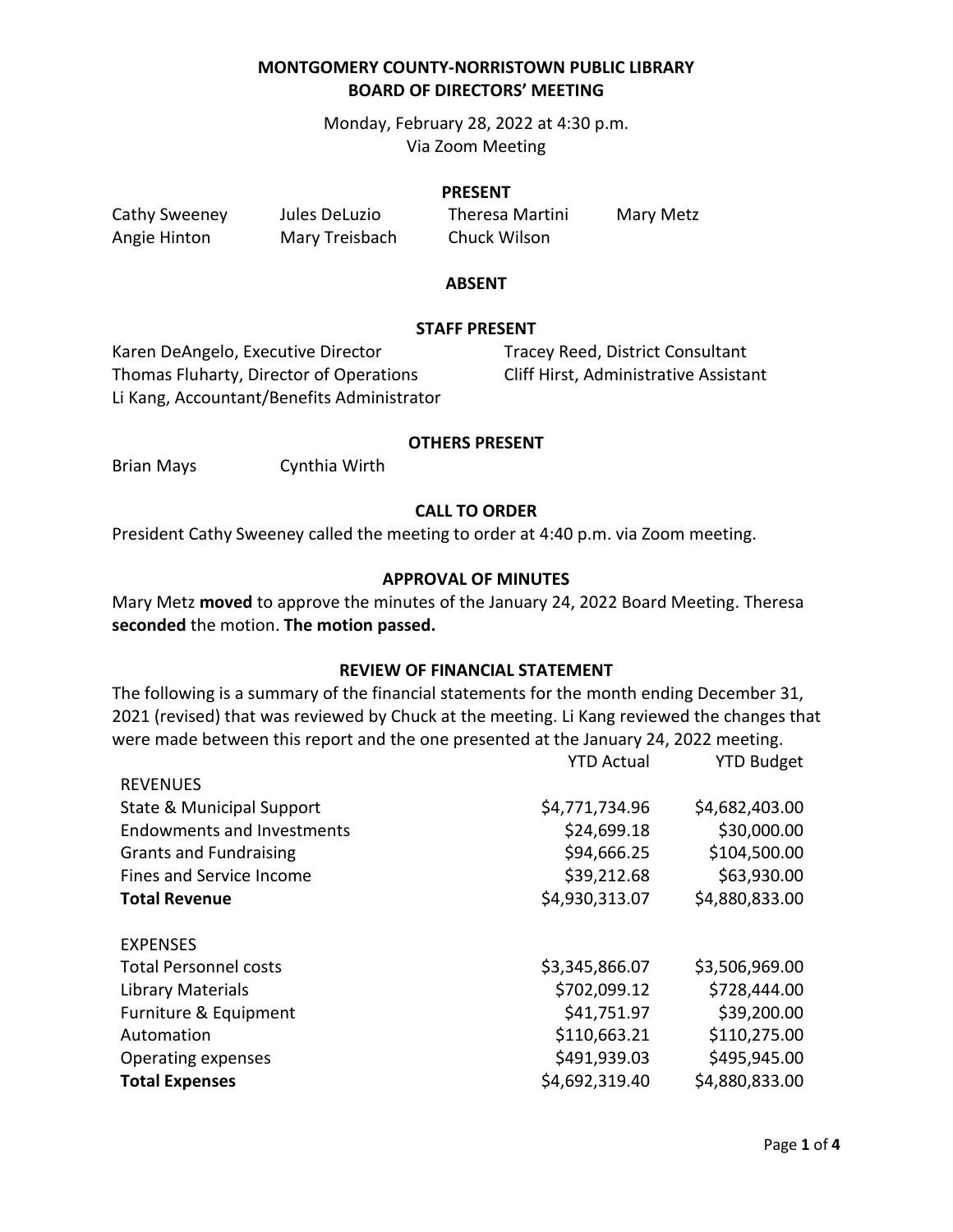The following is a summary of the financial statements for the month ending January 31, 2022 that was reviewed by Chuck at the meeting.

|                                      | <b>YTD Actual</b> | <b>YTD Budget</b> |
|--------------------------------------|-------------------|-------------------|
| <b>REVENUES</b>                      |                   |                   |
| <b>State &amp; Municipal Support</b> | \$0.00            | \$4,838,403.00    |
| <b>Endowments and Investments</b>    | \$298.84          | \$18,800.00       |
| <b>Grants and Fundraising</b>        | \$27,326.25       | \$105,000.00      |
| Fines and Service Income             | \$1,035.40        | \$45,518.00       |
| <b>Total Revenue</b>                 | \$28,660.49       | \$5,007,721.00    |
| <b>EXPENSES</b>                      |                   |                   |
| <b>Total Personnel costs</b>         | \$302,327.55      | \$3,960,371.32    |
| Library Materials                    | \$32,695.50       | \$667,600.00      |
| Furniture & Equipment                | \$2,734.89        | \$62,000.00       |
| Automation                           | \$18.50           | \$126,332.00      |
| Operating expenses                   | \$48,174.92       | \$509,127.00      |
| <b>Total Expenses</b>                | \$385,951.36      | \$5,325,430.32    |

Jules **moved** to file the financial statements for audit for the month ending December 31, 2021 and for the month ending January 31, 2022. Theresa **seconded** the motion. **The motion passed.**

## **APPROVAL OF BILLS OVER \$1,000**

Chuck reviewed the bills over \$1,000.00 for February 2022 month-to-date. These payments totaled \$154,230.32. Mary **moved** to approve the bills over \$1,000.00. Jules **seconded** the motion. **The motion passed.**

### **PRESIDENT'S REPORT**

Cathy Sweeney

Cathy reported on the Annual Appeal. The 2021 Annual Appeal has raised \$48,104 as of 2/22/22. This compares to \$46,318 as of 2/17/2021 and \$29,375 as of 2/13/2020

The June Jazz annual fundraiser will be on Thursday, June 2, 2022 from 5:00 p.m. to 8:00 p.m. at the Elmwood Park Zoo. The N Town Band has confirmed that they will perform at the event. The Zoo no longer offers tours of the Zoo to event tenants. Cliff will be sending 6 tickets to each board member to purchase or to sell. He will also be sending a packet with the flier, sponsorship form, and ideas for contributions for the silent auction. Please reach out to your networks to solicit sponsorships. It is a long-standing tradition for the Board to contribute both a wine and a spirits basket to the silent auction. Karen noted that we will be sending a complimentary ticket to June Jazz to all Annual Appeal donors above a \$400.00 contribution threshold.

Cathy reported that the Personnel Committee has been formed and consists of Jules, Mary Metz, and herself. Cathy asked all board members that have been on the board for at least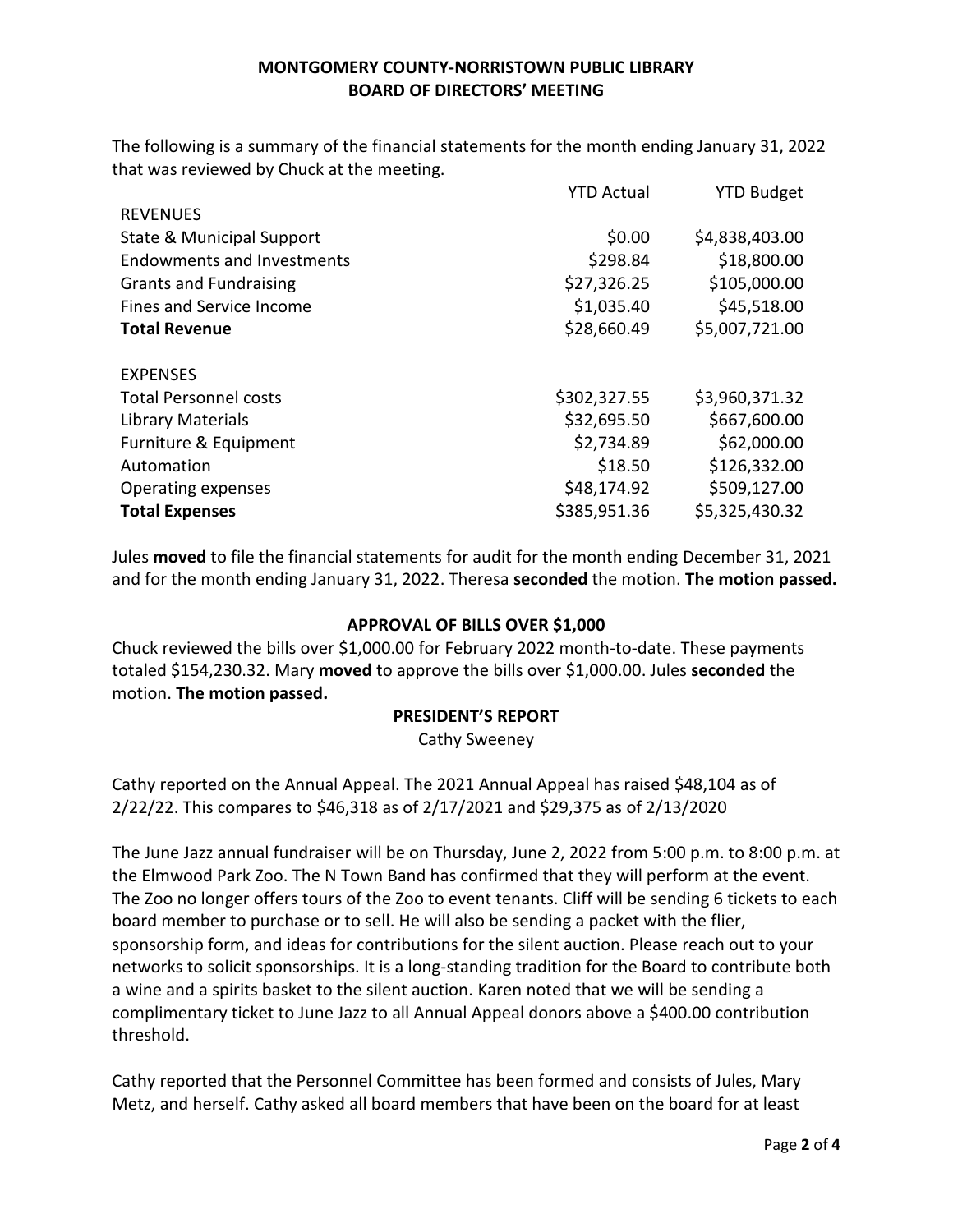since last year to complete and return the Executive Director evaluation document she has sent to them. The Personnel Committee will meet on March 7, 2022. Cathy will reach out to board members to solicit their feedback on the results, but will need to hear back quickly. The Personnel Committee is scheduled to meet with Karen to share the results of the evaluation with her on March 9, 2022.

## **EXECUTIVE DIRECTOR'S REPORT**

Karen DeAngelo

Karen introduced prospective new board members Brian Mays and Cynthia (Cindy) Wirth. Each Board member and staff person present introduced themselves. Mr. Mays and Ms. Wirth then responded to questions from the board.

We are hosting a workshop for library staff regarding how to respond to materials challenges on March 8, 2022 at 2:00 p.m. on Zoom. If you are interested in attending, please reach out to Tracey Reed at treed@mclinc.org, and she will send you the link.

The Office of Commonwealth Libraries is also offering a Board retreat via Zoom. The retreat would be a two-hour session, and would be customized for the board's needs. We would need at least 80% participation of the Board in order to schedule the training.

We are offering all our staff four-hour core training on the homeless in libraries. Let Karen know if you would like access to this training.

We will be asking you to review our patron behavior policy. Karen would like our messaging to be clear and concise: "Respect yourself, respect others, respect the space."

The County announced today that they will be making masks optional in all County buildings. Karen intends to frame this as masks recommended, rather than masks optional. We intend to offer a number of mask-only story times for patrons who prefer that format.

We have 100 hotspots for patrons, and today we learned that service for these hotspots will continue with no charge to the library through June 2023.

Tracey Reed noted that there is \$161 million in the Montgomery County Recovery Office funds, and libraries fit well into the categories for funding. The County is collecting data, and Tracey suggests that board members go to the site (www.montcopa.org/3821/Recovery-Office) and mention and support libraries as recipients of Recovery funds. The District itself will be asking for 1/ building assessments for all county libraries and 2/ funds for WOW and BGR replacement vehicles.

Karen noted that we have used only \$15,000.00 of the \$40,000.00 budgeted for installation of security cameras. We would like to use the balance remaining for new office cubicles and a new phone system.